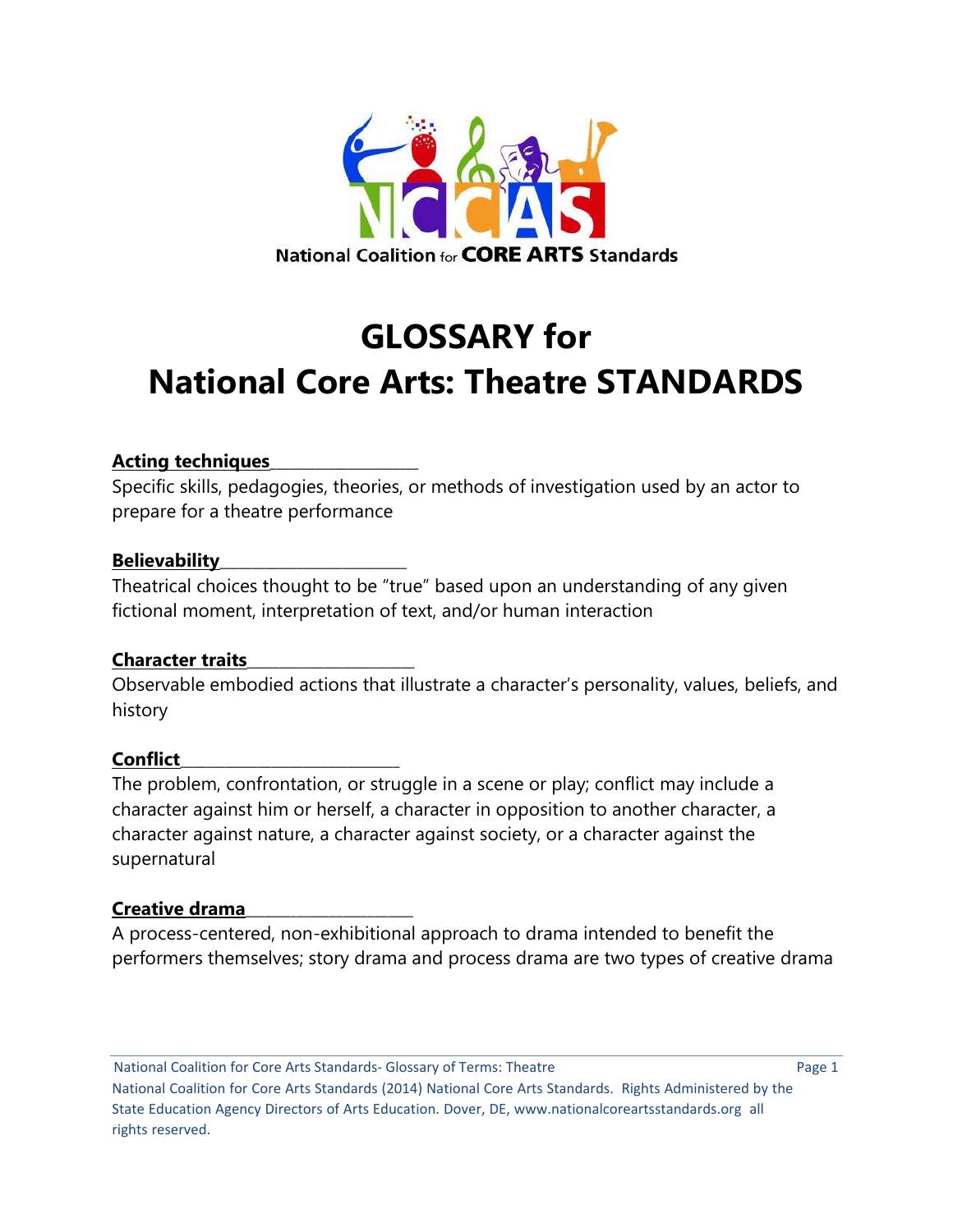# **Creative processes**\_\_\_\_\_\_\_\_\_\_\_\_\_\_\_\_\_\_\_\_\_\_

The application of production and technical elements (see the definitions) to a theatrical production

# **Devised drama**\_\_\_\_\_\_\_\_\_\_\_\_\_\_\_\_\_\_\_\_\_\_\_\_\_\_

Creation of an original performance piece by an ensemble

# **Dialogue**\_\_\_\_\_\_\_\_\_\_\_\_\_\_\_\_\_\_\_\_\_\_\_\_\_\_\_\_\_\_\_\_\_

A conversation between two or more characters

# **Dramatic play**\_\_\_\_\_\_\_\_\_\_\_\_\_\_\_\_\_\_\_\_\_\_\_\_\_\_\_

Make-believe where children naturally assign and accept roles, then act them out

# **Focus**\_\_\_\_\_\_\_\_\_\_\_\_\_\_\_\_\_\_\_\_\_\_\_\_\_\_\_\_\_\_\_\_\_\_\_\_\_

Commitment by a participant (an actor, technician, director) to remain in the scope of the project or to stay within the world of the play

# **Genre**\_\_\_\_\_\_\_\_\_\_\_\_\_\_\_\_\_\_\_\_\_\_\_\_\_\_\_\_\_\_\_\_\_\_\_\_

Relating to a specific kind or type of drama and theatre such as a tragedy, drama, melodrama, comedy, or farce

# **Gesture**\_\_\_\_\_\_\_\_\_\_\_\_\_\_\_\_\_\_\_\_\_\_\_\_\_\_\_\_\_\_\_\_\_\_

An expressive and planned movement of the body or limbs

# **Given circumstances**\_\_\_\_\_\_\_\_\_\_\_\_\_\_\_\_\_\_\_\_

The underlying actions and events that have happened before the play, story, or devised piece begins

# **Guided drama experience**\_\_\_\_\_\_\_\_\_\_\_\_\_\_

A leader guides participants during a process drama, story drama, or creative drama experience (see the definitions) through side-coaching, narration, and prompting; the action of the drama does not stop in order for the leader to support the students; facilitator may guide participants in or out of role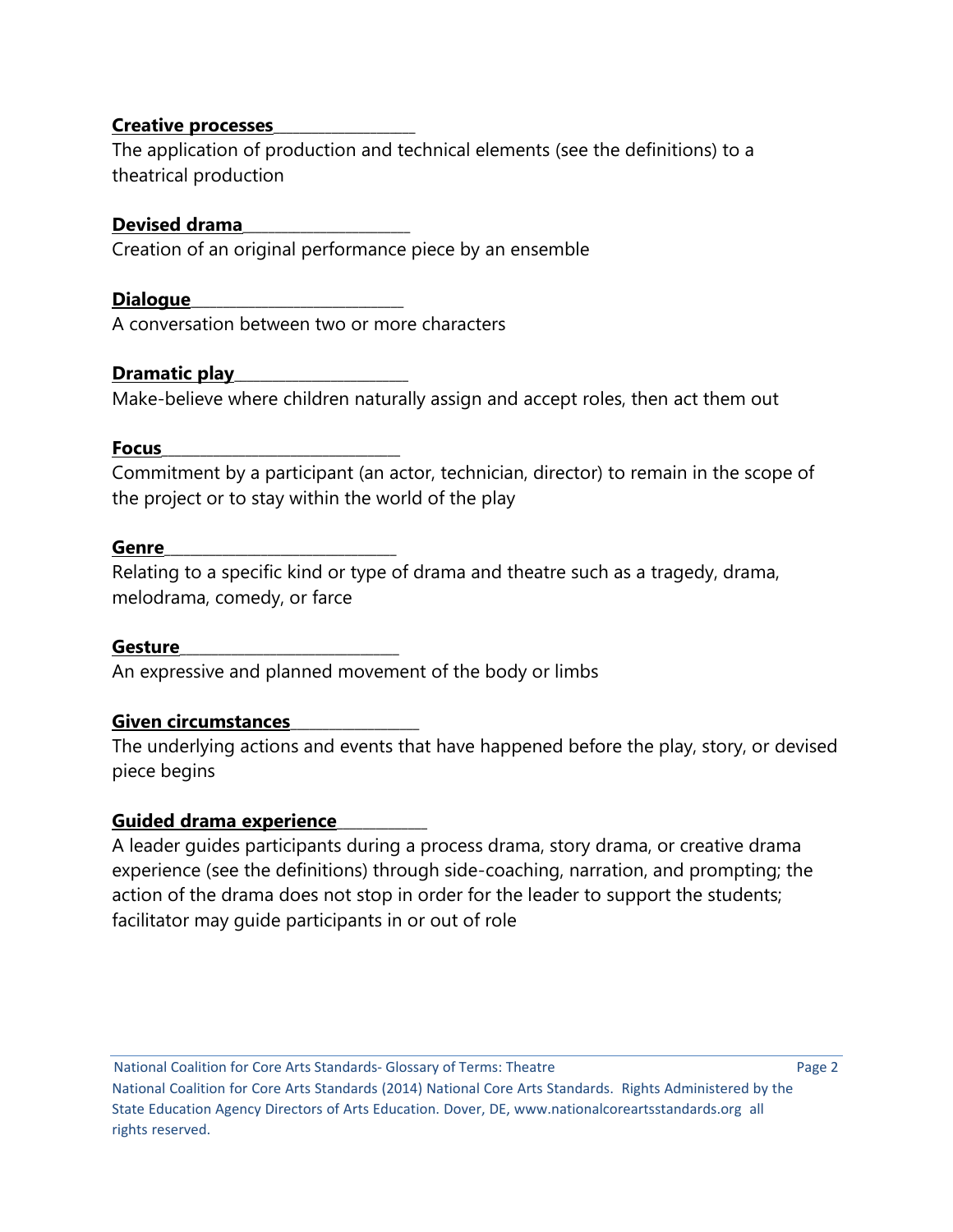# **Improvise**\_\_\_\_\_\_\_\_\_\_\_\_\_\_\_\_\_\_\_\_\_\_\_\_\_\_\_\_\_\_\_\_

The spontaneous, intuitive, and immediate response of movement and speech; a distinction can be made between spontaneous improvisation, which is immediate and unrehearsed, and prepared improvisation, which is shaped and rehearsed

# **Imaginary elsewhere**\_\_\_\_\_\_\_\_\_\_\_\_\_\_\_\_\_\_\_\_

An imagined location which can be historical, fictional, or realistic

# **Imagined worlds**\_\_\_\_\_\_\_\_\_\_\_\_\_\_\_\_\_\_\_\_\_\_\_\_

An imaginary world created collectively by participants in a drama experience

# **Inner thoughts**\_\_\_\_\_\_\_\_\_\_\_\_\_\_\_\_\_\_\_\_\_\_\_\_\_\_

The underlying and implied meaning or intentions in the character's dialogue or actions (also known as subtext)

#### **Motivation**

Reasons why a character behaves or reacts in a particular way in a scene or play

# **Non-representational materials**\_\_\_\_\_\_\_

Objects which can be transformed into specific props through the imagination

#### **Objective**\_\_\_\_\_\_\_\_\_\_\_\_\_\_\_\_\_\_\_\_\_\_\_\_\_\_\_\_\_\_\_\_

A goal or particular need or want that a character has within a scene or play

#### **Plot**\_\_\_\_\_\_\_\_\_\_\_\_\_\_\_\_\_\_\_\_\_\_\_\_\_\_\_\_\_\_\_\_\_\_\_\_\_\_

A narrative as revealed through the action and/or dialogue; traditionally, a plot has the elements of exposition, inciting incident, conflict, rising action, climax, and resolution or falling action

# **Process drama**\_\_\_\_\_\_\_\_\_\_\_\_\_\_\_\_\_\_\_\_\_\_\_\_\_\_

A non-linear, episodic, process-centered, improvised form of drama in which teacher and students are in-role exploring and reflecting on an issue, story, theme, problem, or idea in a non-exhibitional format that is intended to benefit the performers themselves

National Coalition for Core Arts Standards- Glossary of Terms: Theatre **Page 3** Page 3 National Coalition for Core Arts Standards (2014) National Core Arts Standards. Rights Administered by the State Education Agency Directors of Arts Education. Dover, DE, www.nationalcoreartsstandards.org all rights reserved.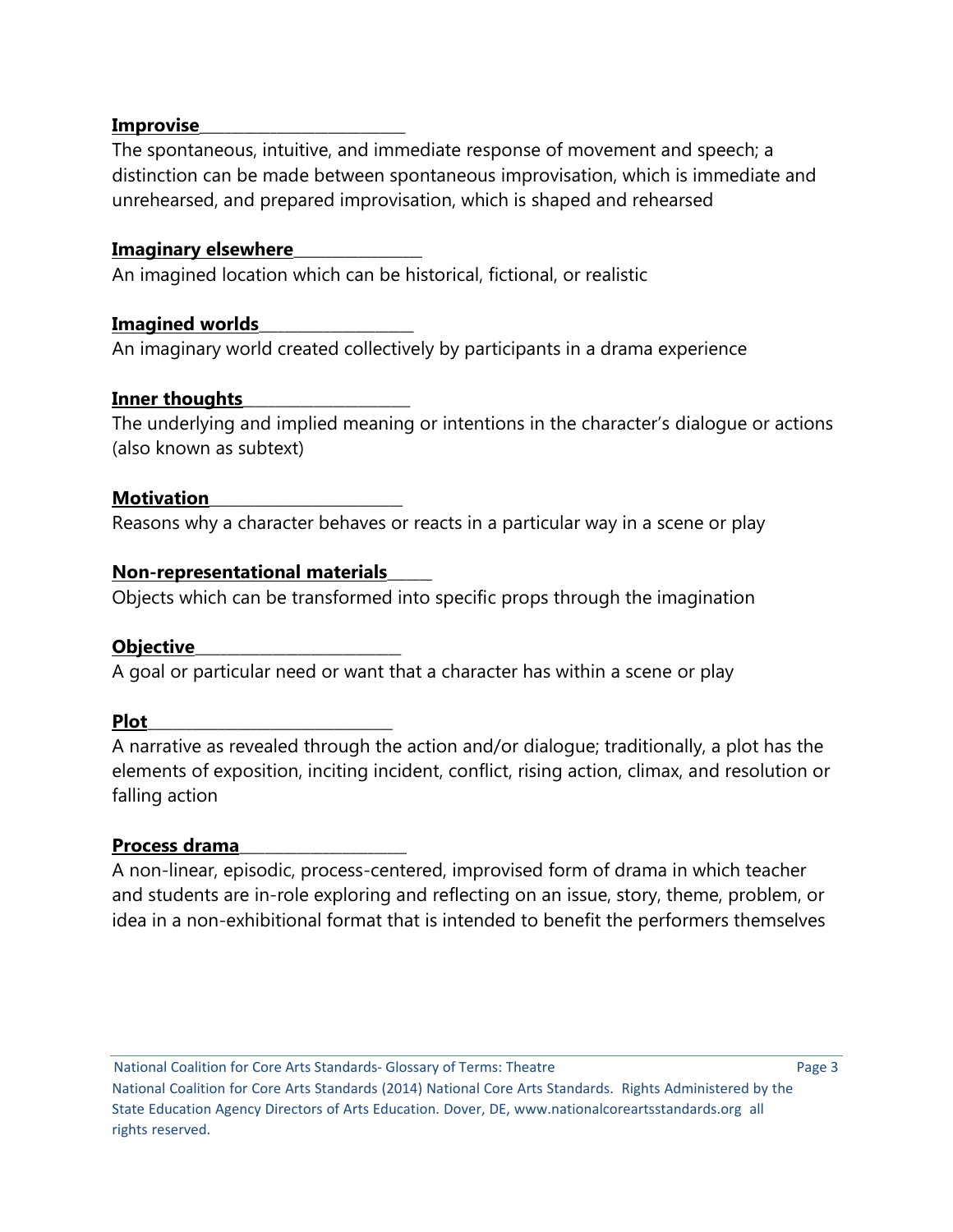# **Production elements**\_\_\_\_\_\_\_\_\_\_\_\_\_\_\_\_\_\_\_\_

Technical elements selected for use in a specific production, including sets, sound, costumes, lights, music, props, and make-up, as well as elements specific to the production such as puppets, masks, special effects, or other story telling devices/concepts

# **Scripted drama**\_\_\_\_\_\_\_\_\_\_\_\_\_\_\_\_\_\_\_\_\_\_\_\_\_\_

A piece of writing for the theatre that includes a description of the setting, a list of the characters, the dialogue, and the action of the characters

# **Script analysis**\_\_\_\_\_\_\_\_\_\_\_\_\_\_\_\_\_\_\_\_\_\_\_\_\_\_\_

The study of a script to understand the underlying structure and themes of the play's story, and the motives and objectives of its characters

# Staging

Patterns of movement in a scene or play including, for example, stage crosses, entrances, and exits which help to convey meaning

# **Story drama\_**

Episodic, process-centered, improvised form of drama that uses existing literature as a starting point for drama exploration, the drama explores moments (before, after, or within) that may not exist in the story and is presented in a non-exhibitional format that is intended to benefit the performers themselves

# **Story elements**\_\_\_\_\_\_\_\_\_\_\_\_\_\_\_\_\_\_\_\_\_\_\_\_\_\_

Characters, setting, dialogue, and plot that create a story

#### **Style**\_\_\_\_\_\_\_\_\_\_\_\_\_\_\_\_\_\_\_\_\_\_\_\_\_\_\_\_\_\_\_\_\_\_\_\_\_

The use of a specific set of characteristic or distinctive techniques such as realism, expressionism, epic theatre, documentary theatre, or classical drama; style may also refer to the unique artistic choices of a particular playwright, director, or actor

# **Tactic**\_\_\_\_\_\_\_\_\_\_\_\_\_\_\_\_\_\_\_\_\_\_\_\_\_\_\_\_\_\_\_\_\_\_\_\_

The means by which a character seeks to achieve their objective, the selection of tactics are based on the obstacle presented; in acting and directing a tactic refers to a specific action verb

National Coalition for Core Arts Standards- Glossary of Terms: Theatre Page 4 National Coalition for Core Arts Standards (2014) National Core Arts Standards. Rights Administered by the State Education Agency Directors of Arts Education. Dover, DE, www.nationalcoreartsstandards.org all rights reserved.